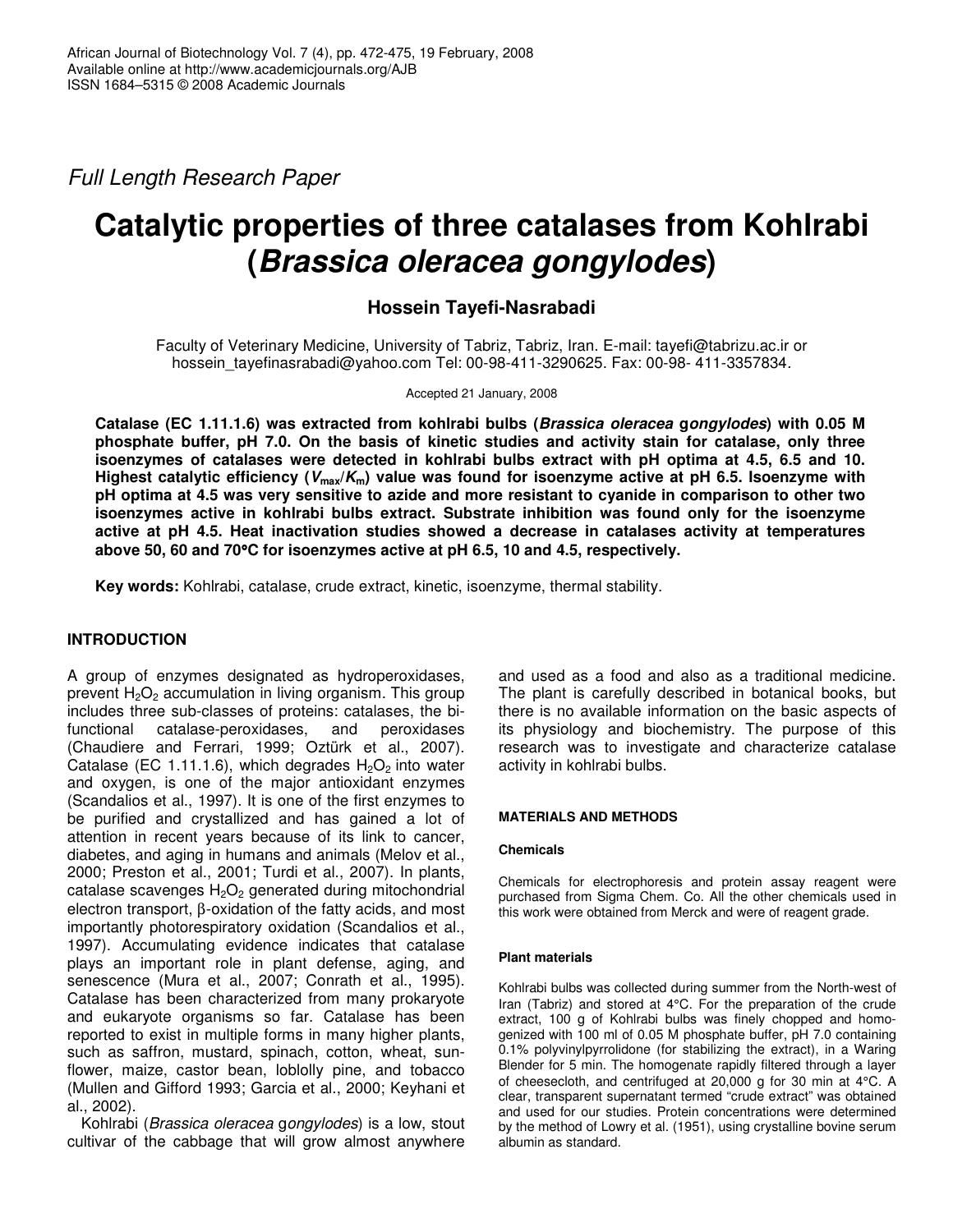

**Figure 1.** (*A*) pH dependency of catalase activity in kohlrabi bulbs. (*B*) Thermal stability of kohlrabi catalase at pH 4.5, 6.5 and 10. Extract was incubated for various time intervals (5 - 30 min) at 70°C and then tested at room temperature, at given pH, after brief cooling in ice. The activity was measured at 25°C, was taken as 100%.

#### **Catalase activity assay**

Catalase activity was measured by following the dismutation of  $\mathsf{H}_{2}\mathsf{O}_{2}$  spectrophotometrically using an extinction coefficient for  $\mathsf{H}_{2}\mathsf{O}_{2}$ at 240 nm of 27 M<sup>-1</sup>.cm<sup>-1</sup> (Obinger et al., 1997). Assays were carried out at room temperature (~22 - 25°C), with an UNICO UV-2100 PC spectrophotometer. 100 µl extract (965 µg protein/ml) were added to 0.1 M citrate-phosphate-borate buffer, at given pH, containing  $H_2O_2$  in final concentration of 0.5 to 38 mM (for  $K_m$ ,  $V_{max}$ determinations) or 10 mM (for all other assays); the reaction mixture total volume was 3 ml. Reaction velocity was computed from linear slopes of absorbance-time curve (Wong et al., 1971). One unit of

catalase activity was defined as the amount of enzyme necessary for reducing 1µmol of  $H_2O_2$  per minute.

#### **Thermal stability assay**

Thermal stability of kohlrabi catalases were studied by incubating aliquots of extract at various temperatures (25 - 70°C) up to 30 min in a thermostatic water bath and measuring their activity at room temperature after brief cooling in ice. The incubation was carried out in sealed vials to prevent change of volume of the sample and, hence, the enzyme concentration due to evaporation. The activity was measured at 25°C, was taken as 100%, and activities which were measured (35 - 70°C) were compared with the activity measured at 25°C.

#### **Activity staining for catalase**

Catalase activity in native PAGE gels was determined as described by Woodbury et al. (1971). Gels were incubated in 0.003%  $H_2O_2$  for 10 min and developed in a 1% (w/v) FeCl<sub>3</sub> and 1%  $K_3Fe(CN_6)$  (w/v)) solution for 10 min.

## **RESULTS AND DISCUSSION**

Kinetic studies for identification of various types of catalases in kohlrabi bulbs were based on the following criteria as suggested by Schulz (1994) and Fullbrook (1996): (i) variation in activity as a function of pH; (ii) variation in activity as a function of substrate concentration ( $K<sub>m</sub>$  and  $V<sub>max</sub>$ ); (iii) effect of inhibitors on activity (differential effects of azide and cyanide); (iv) effect of temperature on activity.

Figure 1A shows the  $H_2O_2$  dismutation by kohlrabi bulbs extract in the presence of 10 mM  $H_2O_2$  at different pH, ranging from 3.5 to 11.0 expressed as units of enzyme per mg extract protein. Three peaks were found, respectively at pH 4.5, 6.5 and 10.0. As suggested by Fullbrook (1996) the presence of various pH optima indicates the presence of distinct enzymes. Table 1 shows the  $K_m$ ,  $V_{\text{max}}$ , and catalytic efficiency  $(K_m/V_{\text{max}})$ calculated per mg extract protein) at the respective pH. The *K*m, *V*max and catalytic efficiency were different for all three pH examined. Their distinctive kinetic properties suggested possible different metabolic roles for each isoenzyme in this plant.

Effect of substrate concentration (hydrogen peroxide) on activity alteration at three pH optima showed that only catalase activity at pH 4.5 was inhibited by hydrogen peroxide at concentration above 5 mM. At pH 4.5, the .<br>maximum rate was 299.27 µM.min<sup>-1</sup> for a substrate concentration of 5 mM; thereafter, substrate inhibition was observed, and for 15 mM  $H_2O_2$ , the activity was reduced to 44.89  $\mu$ M.min<sup>-1</sup> (results not shown).

The effect of two inhibitors, namely azide ( $NaN<sub>3</sub>$ ) and cyanide (NaCN) on catalase activity in kohlrabi bulbs extract were also studied. As shown in Table 1, catalase activity at pH 4.5 in comparison to other two pH optima has a highest and lowest sensitivity to azide and cyanide,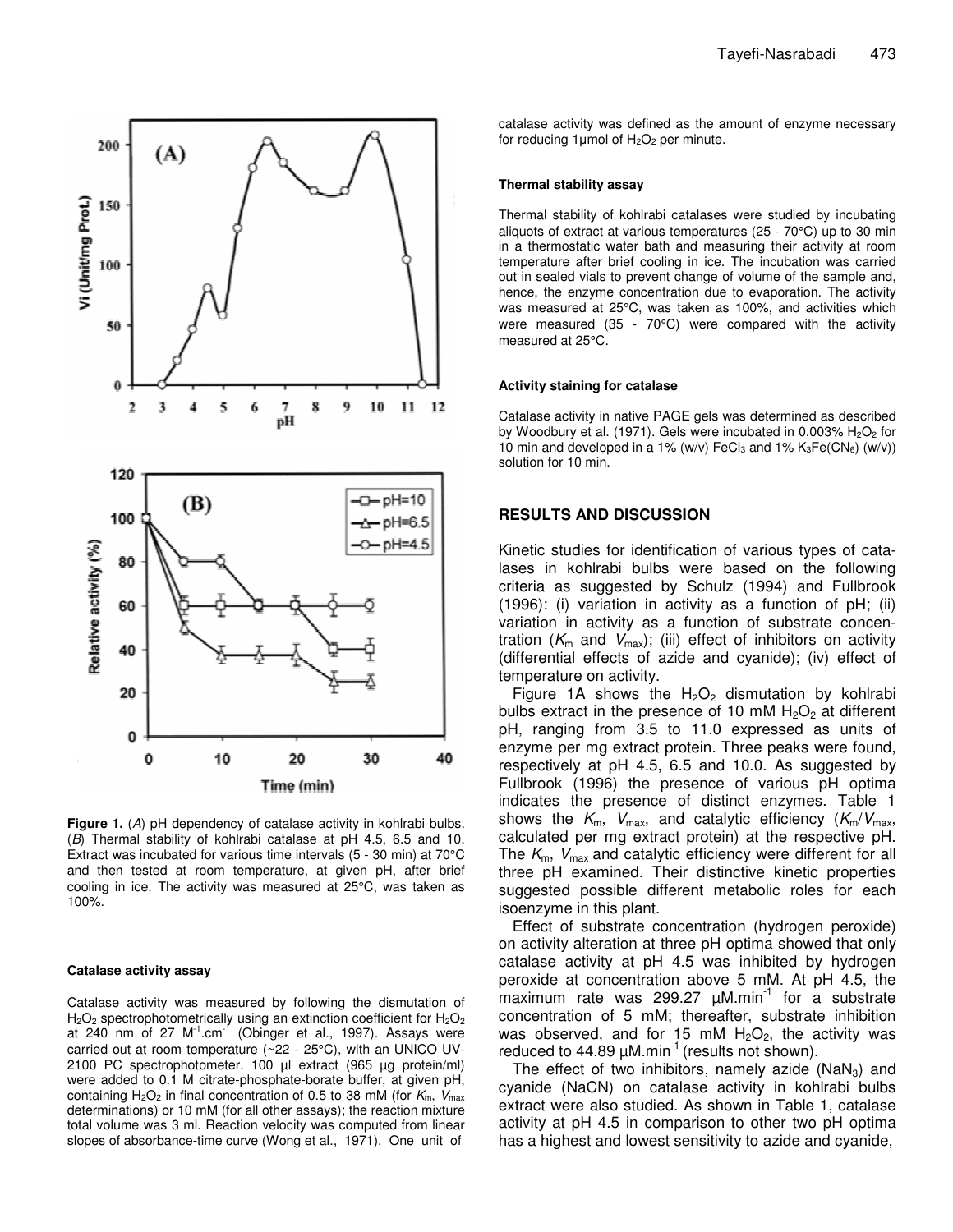| рH<br>optima | $\boldsymbol{\mathsf{K}}_{\mathsf{m}}$<br>(mM) | $V_{\text{max}}^{(*)}$<br>(Unit/ml) | $V_{\text{max}}$ / $K_{\text{m}}^{(*)}$ | $IC_{50}$ values for azide<br>$(\mu M)$ | $IC_{50}$ values for<br>cyanide $(\mu M)$ |
|--------------|------------------------------------------------|-------------------------------------|-----------------------------------------|-----------------------------------------|-------------------------------------------|
| 4.5          | 1.0                                            | 299.27                              | 299.27                                  | 10                                      | 12000                                     |
| 6.5          | 0.64                                           | 207.9                               | 324.84                                  | 75                                      | 200                                       |
| 10.0         | 13.4                                           | 598.64                              | 44.67                                   | 1000                                    | 2000                                      |

**Table 1.** Kinetic parameters and sensitivity to azide and cyanide of the catalase activity in kohlrabi bulbs extract at three pH optima.

(∗)Calculated per mg extract protein.



**Figure 2.** Non-denaturing PAGE of extract stained for catalase activity. Lane A, 20 µl extract; Lane B, 20 µl extract + azide (100 µM).

respectively. Order of sensitivity of catalase activity to azide at three pH optima was pH  $4.5 > pH 6.5 > pH 10$ , with *IC*<sub>50</sub> of 10, 75 and 1000 μM, respectively. *IC*<sub>50</sub> value was found for cyanide at pH 4.5 was 1200 times greater than to azide, showing that catalase activity at pH 4.5 was remarkably insensitive to cyanide in comparison to other two pH optima. The results confirming the presence of at least three distinctive isoenzymes of catalase in kohlrabi bulbs extract, as suggested by the three pH optima.

The Thermal stability of the catalase activity in kohlrabi bulbs extract, presented as the residual percentage activity was shown in Figure 1B. As shown in this figure, after heating the extract at 70°C for 30 min, catalase activity lost about 40, 60 and 75% of the original activity at pH 4.5, 10 and 6.5, respectively. When the extract was incubated at specified temperature (25 - 70°C) for various

length of time (5 - 30 min) then tested at room temperature, a decrease in catalase activity was found at temperature above 50, 60 and 70°C for pHs of 6.5, 10 and 4.5, respectively (results not shown). Therefore, the order of thermostability of three catalases isoenzymes from kohlrabi bulbs extract at three pH optima was pH 4.5  $>$  pH 10  $>$  pH 6.5.

The presence of three isoenzymes was confirmed by when the extract was submitted to non-denaturating PAGE, followed by activity staining for catalase (Lane A in Figure 2). After preincubation of the extract with 100 µM azide, only two bands (bands 2 and 3) were visualized on the gel (Lane B in Figure 2). This result suggested that band 1 could be corresponded to the catalase isoenzymes with pH optima at 4.5. Since catalase activity at pH 4.5 was more sensitive to azide  $(IC_{50} = 10 \mu M)$  in comparison to other two pH optima (Table 1).

## **Conclusion**

Three isoenzymes of catalases were detected in kohlrabi bulbs extract with pH optima at 4.5, 6.5 and 10. Isoenzyme active at pH 4.5 have the highest and lowest sensitivity to azide and cyanide, respectively. The order of catalytic efficiency ( $V_{\text{max}}/K_{\text{m}}$ , calculated per mg extract protein) for three isoenzymes of catalase at three pH optima was pH  $6.5 >$  pH  $4.5 >$  pH 10. Substrate inhibition was found only for the isoenzyme active at pH 4.5. The order of temperature stability of three catalases at three pH optima was pH 4.5 > pH 10 > pH 6.5.

## **ACKNOWLEDGMENT**

We are grateful to thank for the financial support granted by the University of Tabriz, Tabriz, Iran.

## **REFERENCES**

- Chaudiere J, Ferrari-Iliou R (1999). Intracellular antioxidants: From chemical to biochemical mechanisms. Food Chem. Toxicol. 37: 949- 962.
- Conrath U, Chen Z, Ricigliano JR, Klessig DF (1995). Two inducers of plant defense responses, 2,6-dichloroisonicotinec acid and salicylic acid, inhibit catalase activity in tobacco. Proc. Natl. Acad. Sci. U. S. A. 92: 7143-7147.